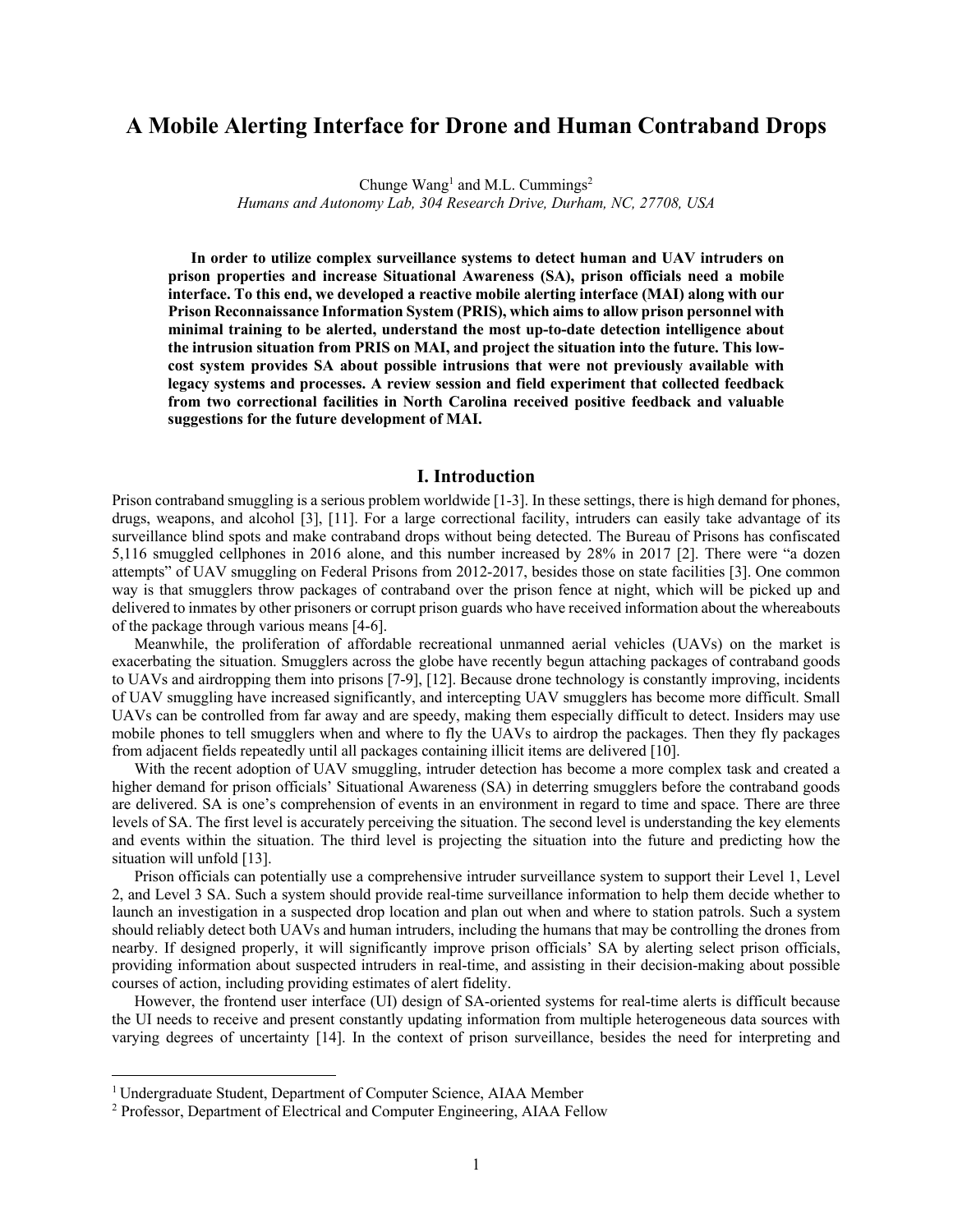presenting detection data textually in real-time, the visualization of these data is necessary because an intruder can trespass on a large property from multiple directions. However, the visual representation of complex raw data that require quick user interpretation is not necessarily straightforward. An effective approach to visualizing these data should help prison officials immediately understand where the intruders are, how their location is changing, and estimates of certainty to raise prison officials' SA and assist in their intrusion response planning.

To this end, this paper discusses the design of a low-cost passive detection system meant to alert select prison officials when either drone or human intruders are present on prison grounds. Specific attention is paid to the design and development of a smartphone-based UI, and how the design promotes the three levels of SA. Feedback from actual prison personnel is provided, as well as areas for future research.

## **II. Background**

Situational Awareness is the comprehension of events within one's environment and how these events will unfold. A general developed this concept during WWII to emphasize the importance of becoming aware of the critical elements in a situation before one's enemies do [17]. Gaining SA has become significantly more complex than simply becoming aware of pieces of data and necessitates an advanced level of situational understanding and ability to project the future states of complex systems with significant degrees of freedom. Many environments require SA, including threat response in potentially dangerous areas like prisons. Especially in such dynamic environments, many decisions need to be made within a short period of time, and response actions depend on an up-to-date and constant analysis of the changing elements within the environment [15].

Prison intrusion is a typical example of a complex dynamic environment that requires high SA. Intruders are constantly moving and may be communicating with people inside the prison. Prison officials are at a disadvantage as passive defenders of the prison property but must quickly gain SA immediately when intrusion begins. An insider may be feeding smugglers secret information about the prison, such as guard shift schedule, or even directly receiving packages for them. Also, smugglers can use UAVs to view activities around the prison through a camera at a safe altitude. In contrast, prison officials likely have less information about the smugglers' plan beforehand. To stop these smugglers, prison officials need to learn and stay informed about the presence and the shifting location of human and UAV smugglers without delay.

Therefore, without a comprehensive and usable surveillance system, prison officials will have inadequate SA that leads to intruder deterrence failures because 1) prison officials are unaware of the presence of intruders, 2) prison officials know less about the whereabouts of their opponents and 3) their opponents are focused on only one task smuggling—while multiple tasks may be distracting prison officials. What is complicating this problem further is that most prisons cannot fund expensive radars, jamming equipment (e.g. an affordable Echodyne drone radar costs \$30,000 each [Ref. 21]) and associated personnel. Thus, anti-drone technologies that may exist on the commercial market are likely cost-prohibitive for strained prison budgets. So, it is critical that any solution for improving SA for prison officials during their attempt to fend off smugglers be cost-effective and easy to operate and maintain.

The first level of SA is to become aware of the status, characteristics and dynamic elements in the situation. In the context of prison intrusion events, critical Level 1 SA information includes whether there is an intrusion happening around the prison property, the size of the prison property, the kind of intruder (human on foot or UAV), the speed and direction of the intruder's movement, etc. The second level of SA is the comprehension of the situation, which is based on the synthesis of Level 1 elements. It requires understanding the significance of the elements and the forming of a holistic picture of the environment. For example, based on a suspect's location and proximity to the prison or an image of the suspect, the prison official can infer their objective.

The third level of SA is the ability to project the situation into the future. One can achieve Level 3 SA through the knowledge and understanding of the elements within the environment from Level 1 and Level 2 SA [15]. Once prison officials gain Level 3 SA, they may be able to predict where the intruders will be heading towards and decide where they should send their patrols, especially if they have a network of sensors. With accumulated data from past intrusion events, prison officials can analyze these data, place their sensors in more optimal locations to detect intruders more accurately, and plan for future intrusions.

A technology-based surveillance system can promote SA better than human patrols at regular intervals because such a system can operate 24/7, send alerts with intelligence instantly, provide real-time tracking of moving intruders, and cover a larger area [16]. Such a system can give prison officials accurate information and valuable time to respond with appropriate strategies, aiding them in outmaneuvering smugglers.

However, building such a system for enhancing SA is difficult. A prison official's attention is typically divided among a number of tasks on a given day, potentially reducing SA for new, unexpected events. Thus, any technology aid must be user-friendly, and present succinct, digestible information in time to help prison officials make decisions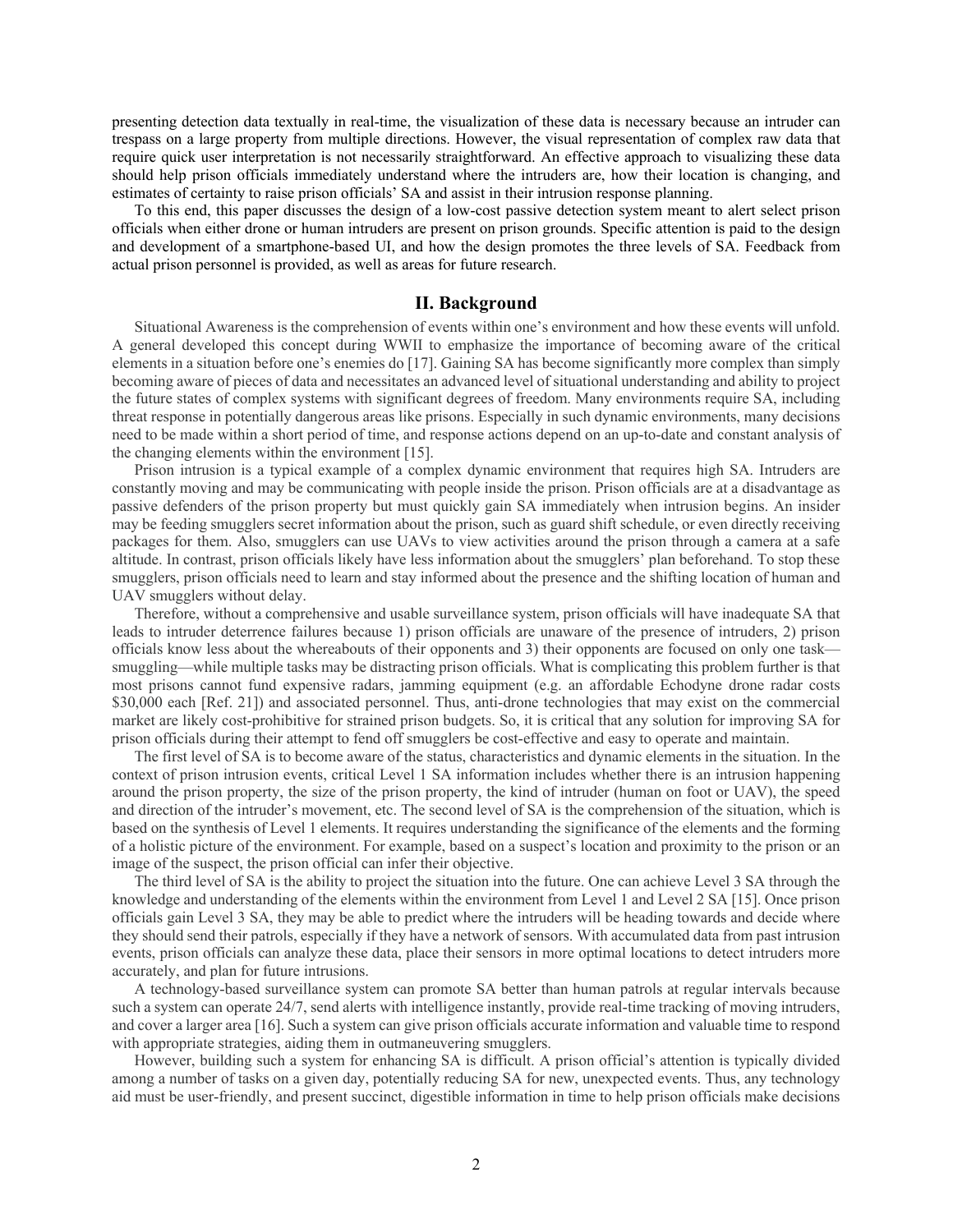efficiently under short time constraints. Thus, it is important to design any alerting decision aid to support all three levels of SA while adhering to established usability guidelines, and understand the demands placed on officials like those in stressful prison environments.

# **III. Mobile Alerting Interface**

A mobile alerting interface (MAI) is a promising solution for increasing situational awareness and aiding prison officials in their surveillance tasks. The MAI presented here is an integral component of Prison Reconnaissance Information System (PRIS) developed by the Duke University Humans and Autonomy Lab (HAL Website: http://hal.pratt.duke.edu/) for detecting human and UAV intruders and promoting prison officials' SA. PRIS is disguisable, allows wireless updates and is so cost-efficient that its total set-up costs less than \$700 USD because it relies on software instead of expensive hardware. PRIS's highly portable hardware infrastructure consists of 1) a micro thermal camera connected to a Raspberry Pi that analyzes thermal image data based on a Support Vector Machine (SVM) learning algorithm for recognizing human intruders, 2) a microphone connected to a Raspberry Pi that analyzes acoustic data based on another SVM algorithm for recognizing noise frequencies from UAVs, 3) a server that stores and transmits data, and 4) the MAI installed on a smartphone. When HAL's detection algorithms suspect there is an intruder, the Raspberry Pis send alerts to the MAI and upload relevant detection data to the server, which the MAI downloads and displays. Fig. 1 illustrates the PRIS architecture, and subsequent sections present details about the MAI.



**Fig. 1 PRIS Architecture** 

### **A. MAI Platform Choice**

The MAI is primarily developed for Android phones, which offer a wider range of affordable options than iPhones. However, because the MAI uses a cross-platform app development framework, it can also be installed as a Web App and an iOS App, thus making this a very flexible and cost-effective development platform.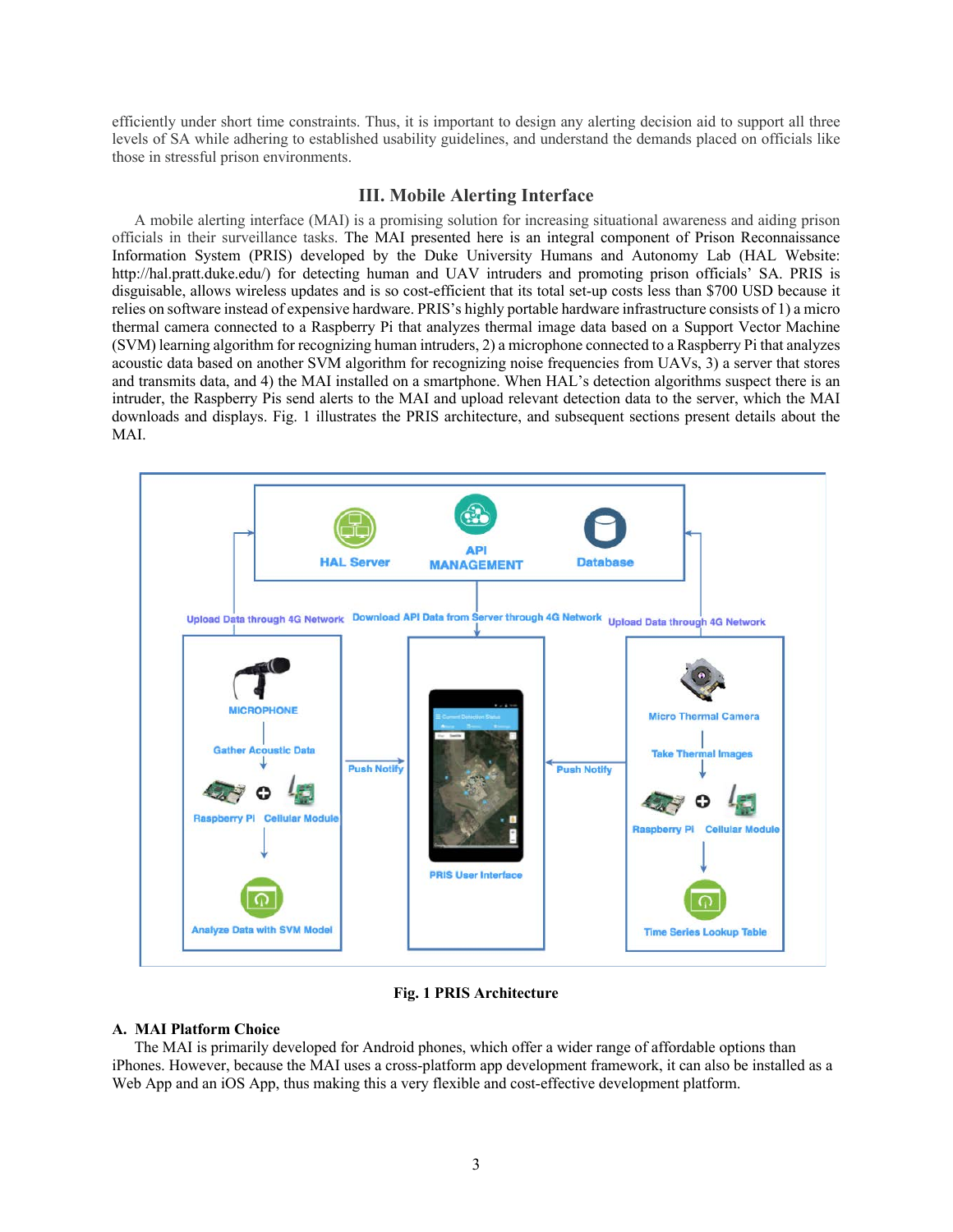The layout of the MAI adopts a minimalist design and contributes to improving the MAI's learnability, efficiency, and memorability [18]. The focus of this concise and intuitive design is to elucidate elements of the situation during an intrusion event, which is the basis for gaining a clear understanding of the situation and promoting SA [15]. In addition to the lock screen notification feature (Fig. 2), there are three main sections of MAI—Home, History, and Settings.

The Home Page directly displays a programmed Google Map that presents the current detection status of the detection devices (Fig. 3). Users can drag and zoom to interact with the Google Map to see the markers with pop-up windows more clearly if they are visually impaired. The History Page (Fig. 4) displays a menu bar that allows data export and filtering, as well as a list of previous detection events. There is also a Settings page, not pictured here, that enables the user to choose push notification settings.

MAI interaction procedures are similar to those of other apps on Android phones, so users with prior experience with similar apps will reach high proficiency in utilizing the MAI more quickly. The UI is friendly to color-blind users by avoiding using color schemes that include red, green and yellow [19]. It also emphasizes a minimalist approach to enable fast UI navigation and avoid consuming excessive cognitive resources. Sizable icons and labeled buttons are employed to increase their visibility and assist the user in understanding their functionalities. These design choices make the app more learnable because succinct textual and visual representations help explain the functional interactive elements of the MAI. The following sections describe the separate pages in more detail.







**Fig. 3 PRIS MAI Home Page**

Area of possible location of drone intruder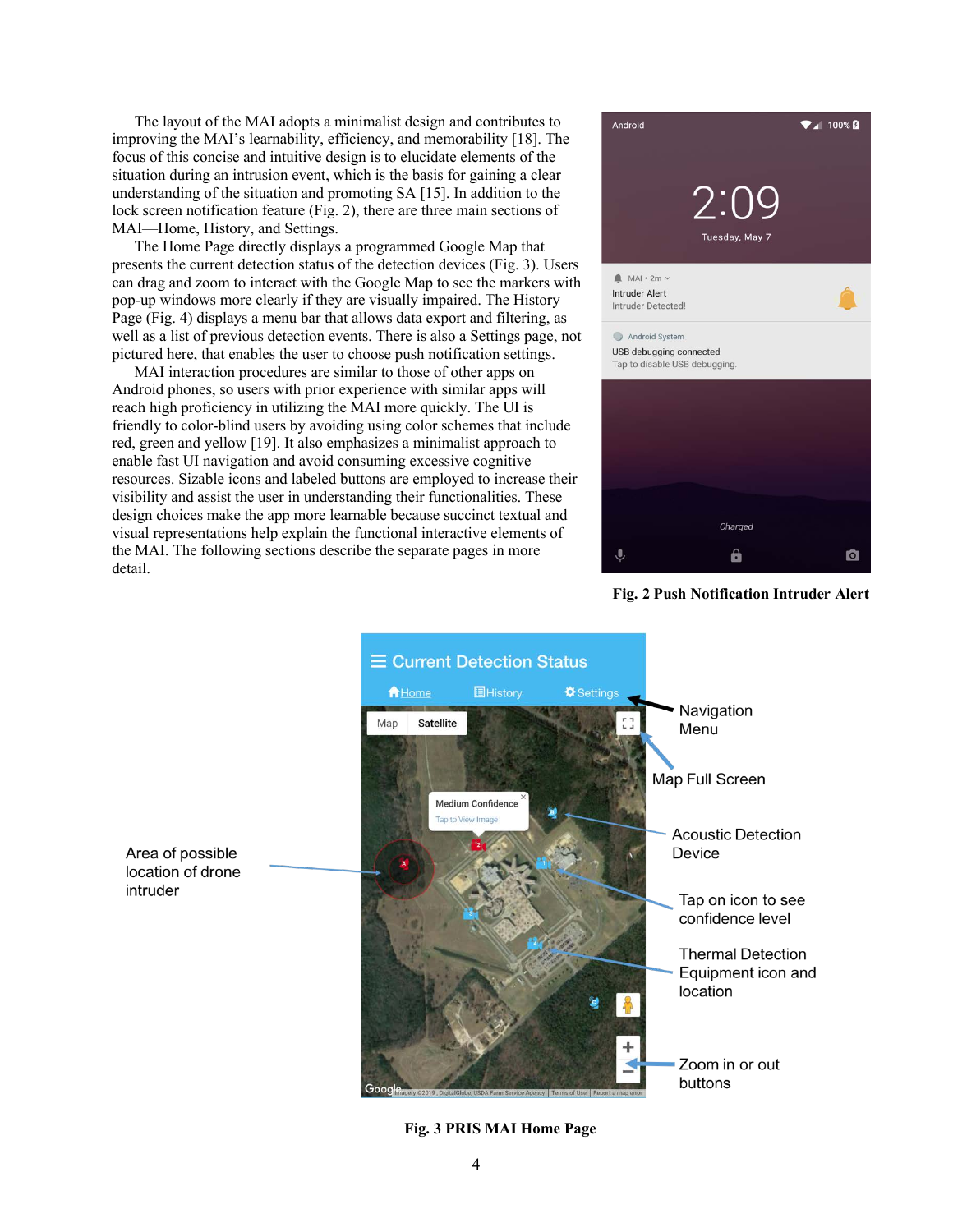

**Fig. 4 MAI History Page**

#### **B. Push Notification and Alert**

MAI employs OneSignal, a high-volume push notification service to send reliably push notifications. If the mobile phone's screen is closed, the surveillance system will alert the user by sending push notifications with customized warning text that will stay on the lock screen along with auditory and tactile signals to grab their attention (i.e., the phone can play a ringtone and vibrate). When the users turn the screen back on, they will see that there is an intrusion event, as shown on Fig. 2. If users are engaging with other applications, notification will appear at the top of the screen.

These tactile and auditory signals effectively gain users' attention when they are not engaging with their mobile phones at all. If users are using the PRIS app, a pop-up window will appear that requires users to acknowledge the alert by tapping on the pop-up window before they are allowed to interact with the app further. The mandatory engagement with the pop-up window effectively redirects the user's attention to the emergency.

### **C. Home**

The Home Page contains an interactive map for users, so they can see the live status of detection devices and their respective locations on the map. This is crucial for promoting Level 1 SA. The interactive map is based on the Google Maps API. The interactive map promotes Level 1 SA by reacting to new alerts and changing its display in real-time, allowing users to instantly become aware of the presence of intruders near the facility. It adopts a bird's eye view over the correctional facility with markers representing detection devices, which are placed on the map based on their approximate GPS coordinates.

When a detection event occurs, the labeled detection device markers will change colors and allow users to tap on them to view a pop-up window that shows the confidence level of the detection algorithm (i.e. the higher the confidence level, the more certain the detection algorithm is about the presence of an intruder). For acoustic detection, MAI displays rings around the suspected drone, as depicted in Fig. 3, which indicate the area that the drone could be in. This information combined with the pop-up confidence estimate help prison officials understand the constantly updated elements of the current situation, i.e., how likely it is that an intruder is present, where the intruder may be, and whether the new event is worth investigating, effectively promoting Level 2 SA. Any subsequent alerts, which are updated approximately every 30 seconds, allow prison officials to predict actions over time, enabling them to gain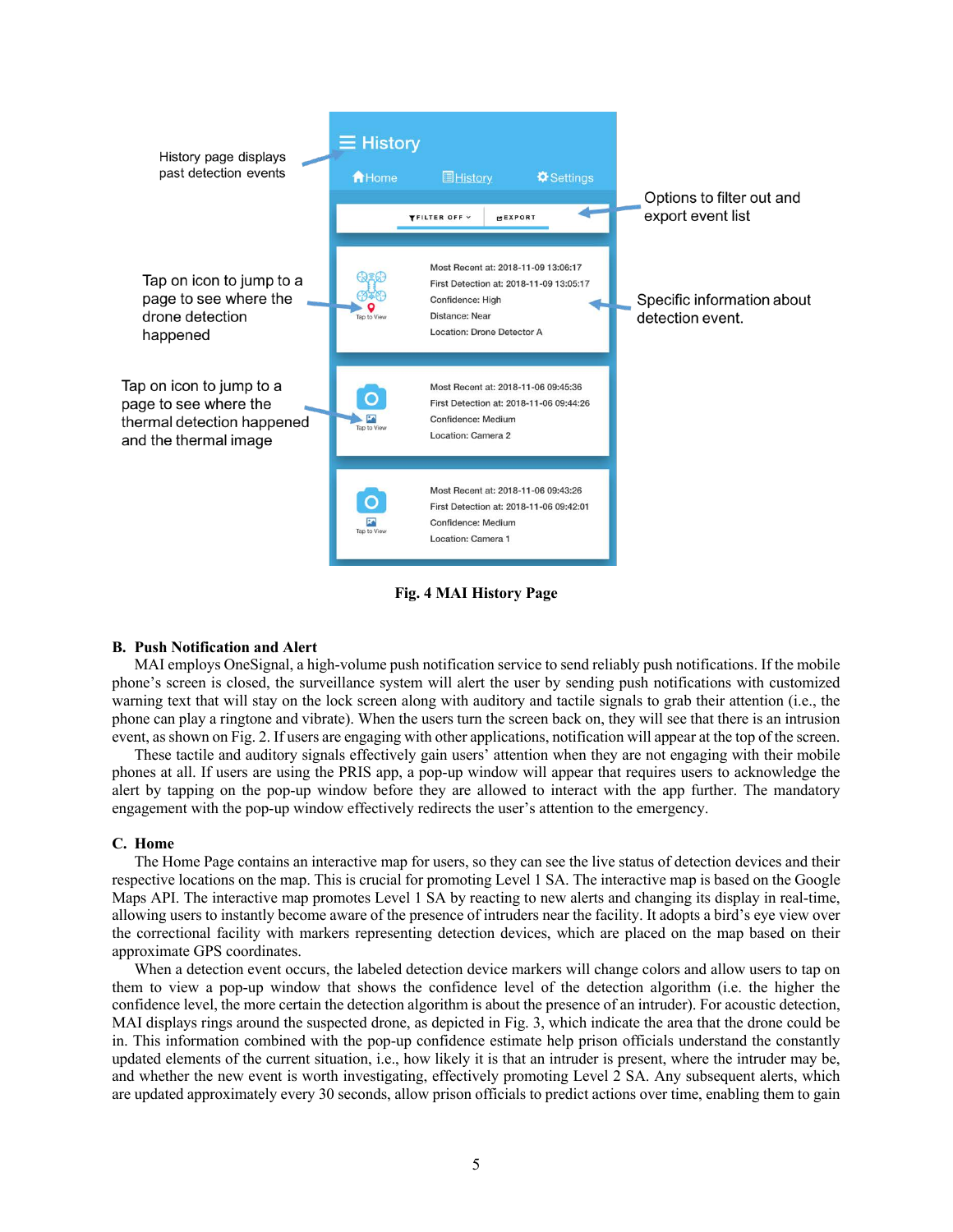Level 3 SA by projecting the situation into the future and to infer where the intruder will be heading. This is explained in more detail in the next History section.

When a thermal detection event occurs, i.e., an unauthorized human is potentially detected on prison grounds, users have the option to select the camera icon as depicted in Fig. 3, which will allow them to see the actual most-up-to-date still image of the suspected intruder (Fig. 5). These pictures allow the user to assess whether the underlying machine learning algorithm was correct in its detection and alert and to decide whether to act on the information.

#### **D. History**

The History Page is where all current and past detection data are presented in a readable format (Fig. 4). All detection events are listed, both thermal and acoustic, and include the newest thermal images and possible location of the UAV. All detection events within a certain time frame contain more details such as the most recent time of





detection, the initial time of detection, the detection device triggered, how confident the algorithm is about whether there is an intrusion, and the area the UAV may be in as compared to the acoustic detector. This feature can improve prison officials' Level 2 SA by allowing them to quickly comprehend more details on the situation.

happened

If prison officials need to see even more details about the event, they can tap on the "Tap to View" icon, which will redirect them to a page specifically generated for the event. On this page, they can view a map that shows the location of the device that detected the intruder, so they do not have to go back to the Home page to remind themselves of the location of the device. Also, it shows the thermal image of the suspect or the area around the acoustic detector of where the UAV may be present (Fig. 5). With the extra information from records on the History page, prison officials can predict how the situation will evolve and make sound decisions immediately about how to deal with intrusion events. Furthermore, they will be able to create plans and adjustments to the placement of the detection devices to deter future intruders based on historical records. So, the History page can also raise Level 3 SA.

#### **E. Security and Real-Time App Update**

The MAI is designed to be used by select individuals, since some personnel could be compromised and participating in the contraband smuggling operation [20]. Therefore, the MAI design uses Meteor JS app development framework, MongoDB database, and Loopback API to incorporate easily customizable and secure authentication features that require access tokens and user authentication by the PRIS server before the user can receive any alerts or detection information.

Also, to allow full-stack reactivity, the MAI utilizes Meteor JS that can update the app UI immediately when changes in the server database occur and display new data. Prison officials do not need to routinely manually refresh the MAI to synchronize the app data with the server.

#### **F. Settings**

The MAI Settings page, not pictured here, allows users to log in and out of their accounts and customize their notifications based on their preferences and user context. They are allowed to turn off vibration, sound or notifications separately or completely. These options apply to contexts such as when prison officials go off-duty or need to operate in an environment with no disturbances but still need to be informed of intrusion events.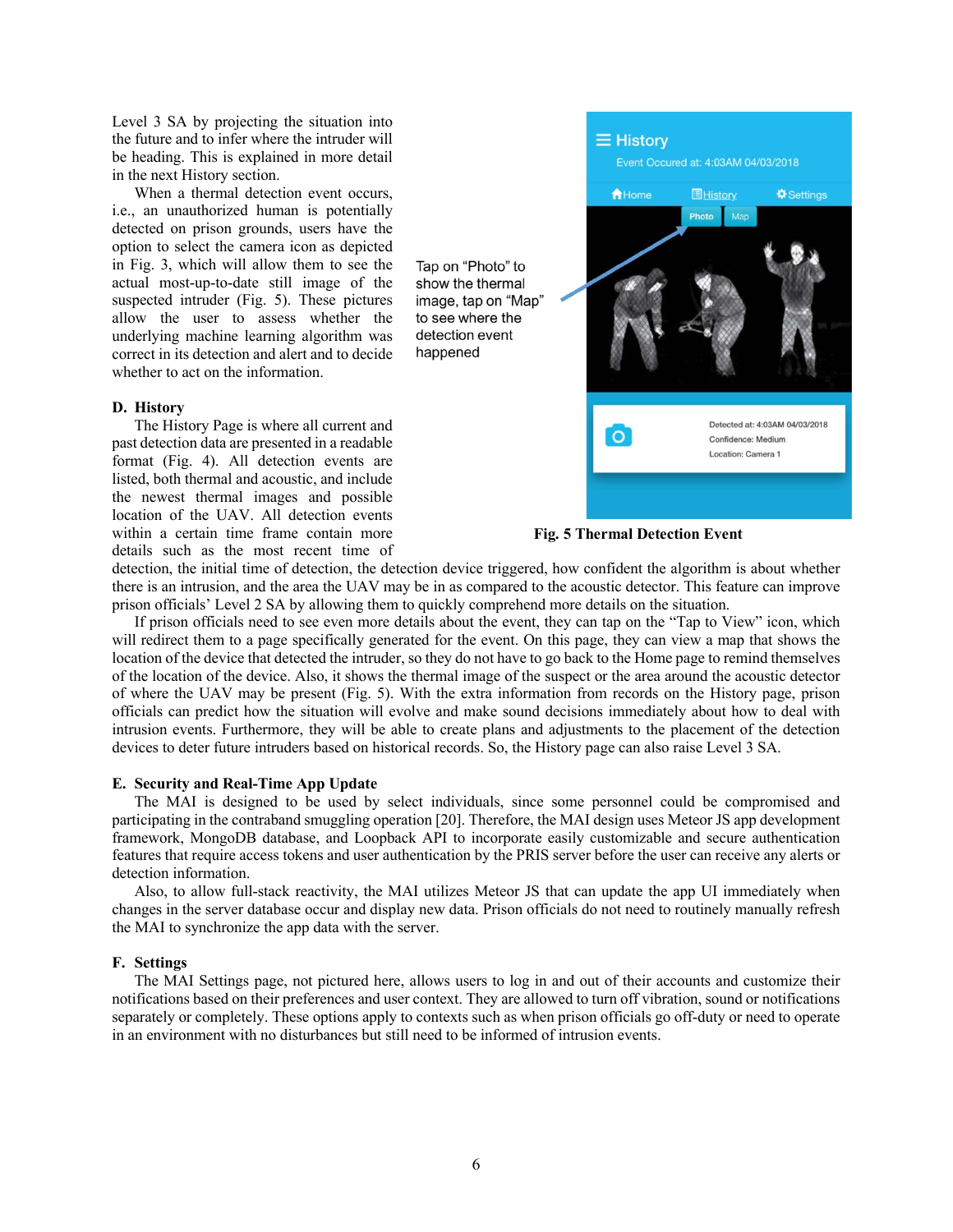# **IV. Feedback**

A preliminary design review with prison officials at Scotland Correctional Institution (NC) was conducted in Spring 2018. Prison officials were shown pictures of the MAI mock design and encouraged to offer feedback. The objectives of the review were to understand user expectations and whether users with no special training would find the design of the MAI intuitive and establish the essential features of the MAI prototype required for promoting prison officials' SA. In general, the prison officials had few technical comments and found the UI design intuitive and aesthetically pleasing.

The prison officials expressed their desire for an interactive map and certain advanced functionalities. They believed the map should have touchscreen-based interaction functionalities (i.e. pinch and zoom, and drag), so they can obtain a more detailed view of locations of the detection devices. The advanced functionalities the prison officials proposed include showing a live update of the flight path on the History page and an estimate of the height of the drone. To accommodate these user needs, MAI includes an interactive map that has the above-mentioned touchscreen-based tactile interaction functionalities, the option to switch between satellite and map view, and tappable markers that show pop-up windows to present detection information. Also, it can graphically represent the possible area of the UAV's location. The novice-friendly customized map presents the detection event information graphically and assists in promoting Level 1-3 SA.

|                                                                                             | User 1                                  | User 2                        | User 3                        | User 4                                  | User 5                                  | User 6                                  |
|---------------------------------------------------------------------------------------------|-----------------------------------------|-------------------------------|-------------------------------|-----------------------------------------|-----------------------------------------|-----------------------------------------|
| Is using this app intuitive<br>and straight forward?                                        | 5/5 Very Intuitive                      | 5/5 Very Intuitive            | 5/5 Very Intuitive            | 5/5 Very Intuitive                      | 5/5 Very Intuitive                      | $5/5$ Very<br>Intuitive                 |
| Is learning how to use<br>this app easy?                                                    | 5/5 Very Easy                           | 5/5 Very Easy                 | 5/5 Very Easy                 | 5/5 Very Easy                           | 5/5 Very Easy                           | 5/5 Very Easy                           |
| Can you find the<br>functionalities on the app<br>based on the text and<br>buttons?         | 5/5 Completely                          | 5/5 Completely                | 5/5 Completely                | 5/5 Completely                          | 5/5 Completely                          | 5/5 Completely                          |
| Do you understand what<br>confidence level is now?                                          | Yes                                     | Yes                           | Yes                           | Yes                                     | Yes                                     | Yes                                     |
| How much do you think<br>the app may help you<br>make better surveillance<br>decisions?     | 5/5 Very Helpful                        | 5/5 Very Helpful              | 5/5 Very Helpful              | 5/5 Very Helpful                        | 5/5 Very Helpful                        | 5/5 Very Helpful                        |
| Is navigating the app<br>easy?                                                              | 5/5 Very Easy                           | 5/5 Very Easy                 | 5/5 Very Easy                 | 5/5 Very Easy                           | 5/5 Very Easy                           | $4/5$ Easy                              |
| Did the push notification<br>work as you expected? If<br>not, please specify                | <b>Implicit Yes</b><br>(Blank Entry)    | Implicit Yes (Blank<br>Entry) | Implicit Yes (Blank<br>Entry) | <b>Implicit Yes</b><br>(Blank Entry)    | <b>Implicit Yes</b><br>(Blank Entry)    | <b>Explicit Yes</b><br>(Wrote Yes)      |
| Is the app aesthetically<br>pleasing?                                                       | $5/5$ Very<br>Aesthetically<br>Pleasing | 4/5 Aesthetically<br>Pleasing | 4/5 Aesthetically<br>Pleasing | $5/5$ Very<br>Aesthetically<br>Pleasing | $5/5$ Very<br>Aesthetically<br>Pleasing | $5/5$ Very<br>Aesthetically<br>Pleasing |
| Is using the interactive.<br>map and interacting with<br>the markers on the map<br>easy?    | 5/5 Very Easy                           | 5/5 Very Easy                 | 5/5 Very Easy                 | 5/5 Very Easy                           | 5/5 Very Easy                           | 5/5 Very Easy                           |
| Was the push<br>notification too frequent?                                                  | It's Perfect                            | It's Perfect                  | It's Perfect                  | It's Perfect                            | It's Perfect                            | It's Perfect                            |
| Do you think you can<br>use how to use the app<br>even if you stop using it<br>for a month? | All of It                               | All of It                     | All of It                     | Most of It                              | All of It                               | All of It                               |
| Is using this app<br>frustrating?                                                           | 1/5 Not at All                          | $1/5$ Not at All              | 1/5 Not at All                | 1/5 Not at All                          | 1/5 Not at All                          | 1/5 Not at All                          |

### **Table 1: MAI Question Feedback from Dan River Work Farm Senior Officials**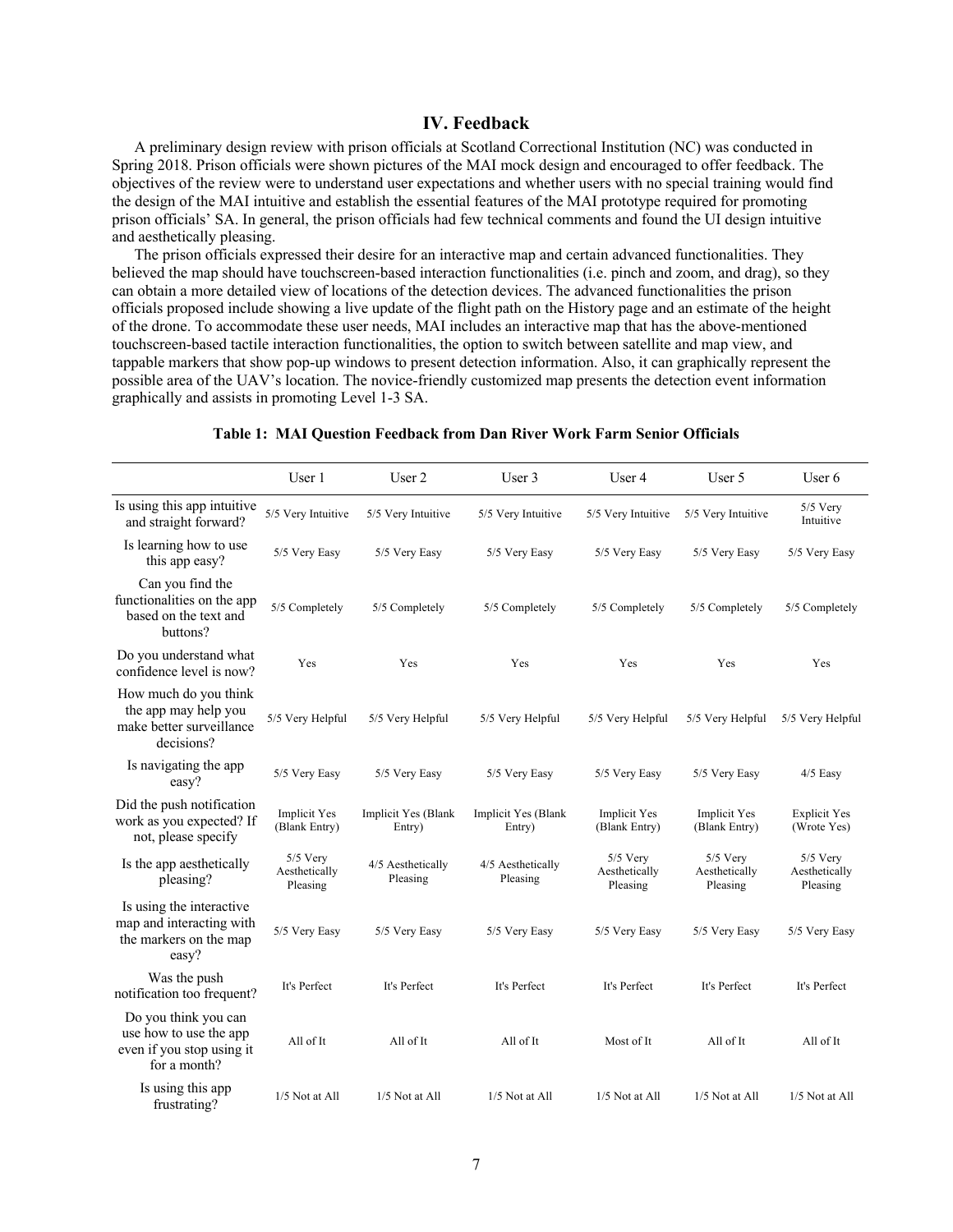In addition, the prison officials at Scotland Correctional Institution voiced their confusion about the conceptual meaning of confidence levels. They wanted to be able to decide instantly whether a detection event is worth further investigation based on the confidence level. This suggested that the concrete definitions of different confidence levels must be pre-established and explained to prison officials before they adopt the MAI. Moreover, the prison officials want to be able to set different access levels for the MAI themselves and decide which sensitive data to display to users with different levels of access permission. Therefore, the MAI was developed in a full-stack development framework that can easily provide both longer-term server-side and client-side development and security functionalities.

After the MAI prototype was completed in Summer 2018, the HAL research team conducted a field test at Dan River Work Farm (NC), a minimum-security prison, with six senior prison officials in Spring 2019. The test involved both MAI and the PRIS acoustic SVM detection sensor. An Android smartphone with the MAI preinstalled was used, as well as two drones (DJI Mavic and DJI Phantom 4), and an acoustic sensor that consists of a Raspberry Pi running the acoustic SVM algorithm and a microphone. All acoustic detection SVM analysis results are transmitted to a server and MAI wirelessly via the 4G network. All six prison officials tested the MAI and completed written surveys after the test.

Despite information transmission delays possibly due to the poor cellular reception in the area, the acoustic SVM detection sensor and MAI performed reliably during the test and received very encouraging feedback from the six senior prison officials. According to the results from the written surveys only for MAI, all of them reported that the MAI control mechanisms were very memorable and intuitive, the user interface was easy to navigate and aesthetically pleasing, using the interactive map was "very easy," the push notification alert system worked as expected and the alerting frequency was "perfect." Most importantly, all test users stated clearly that they believe MAI will be "very helpful" in assisting their intruder surveillance endeavors. Without much explanation from HAL team members, every prison official believed they gained a clear understanding of the meaning of confidence level after testing MAI and will send out patrols based on reported confidence levels.

Some general criticism/suggestions include: 1) the interactive map update was a "little slow" (likely caused by poor cellular reception in the area), 2) compass directions are needed on the map, 3) a comment section for each detection event was requested for recording investigation results for future analysis, and 4) more information regarding the detection event on the push notification was needed (MAI push notifications are ready to be customized for future users). Table 1 shows the answers to the questions on the user feedback survey.

# **V. Conclusion**

At the current stage of the MAI's development, most of the UI elements and functionalities have been completed. Only user authentication is still under development. The MAI is able to reliably sync textual and image data with the server, receive push notifications from Raspberry Pi, collect and export detection data and present dynamic information in real-time textually and visually as originally designed. The user feedback from Scotland Correctional Facility and Dan River Work Farm indicates that the control mechanism design and the alerting system design of MAI are user-friendly, reliable and learnable.

Due to the MAI's high mobility, usability and effective integration with the PRIS infrastructure, MAI has demonstrated strong potential for raising prison official SA and facilitating the decision-making process regarding responding to the presence of contraband smugglers. As PRIS and the MAI's functionalities develop further, MAI's design approach may offer a significant contribution to the development of other relevant software for promoting SA for emergency response in the future.

The future development of MAI will entail extensive long-term testing in actual environments susceptible to human and UAV intruders, and will include further measurement of its ability to improve SA. Additional server security, data analytics features, and user authentications will be explored. If MAI displays strong performance after deployment, integrating the MAI's ability to alert features with wearable technologies is another feature worth exploring. Wearable technologies are able to display detection information from the MAI and alert users even more directly because wearable technologies (e.g. smartwatch) are in closer contact with the user's body than mobile phones and are also able to vibrate, play sound alerts and show basic detection information. A combination of smartphone UI and wearable device UI can potentially raise prison officials' SA even more.

# **Acknowledgements**

This work was supported by the North Carolina Department of Corrections and U.S. National Science Foundation under Grant No. 1734206. Any opinions, findings, and conclusions or recommendations expressed in